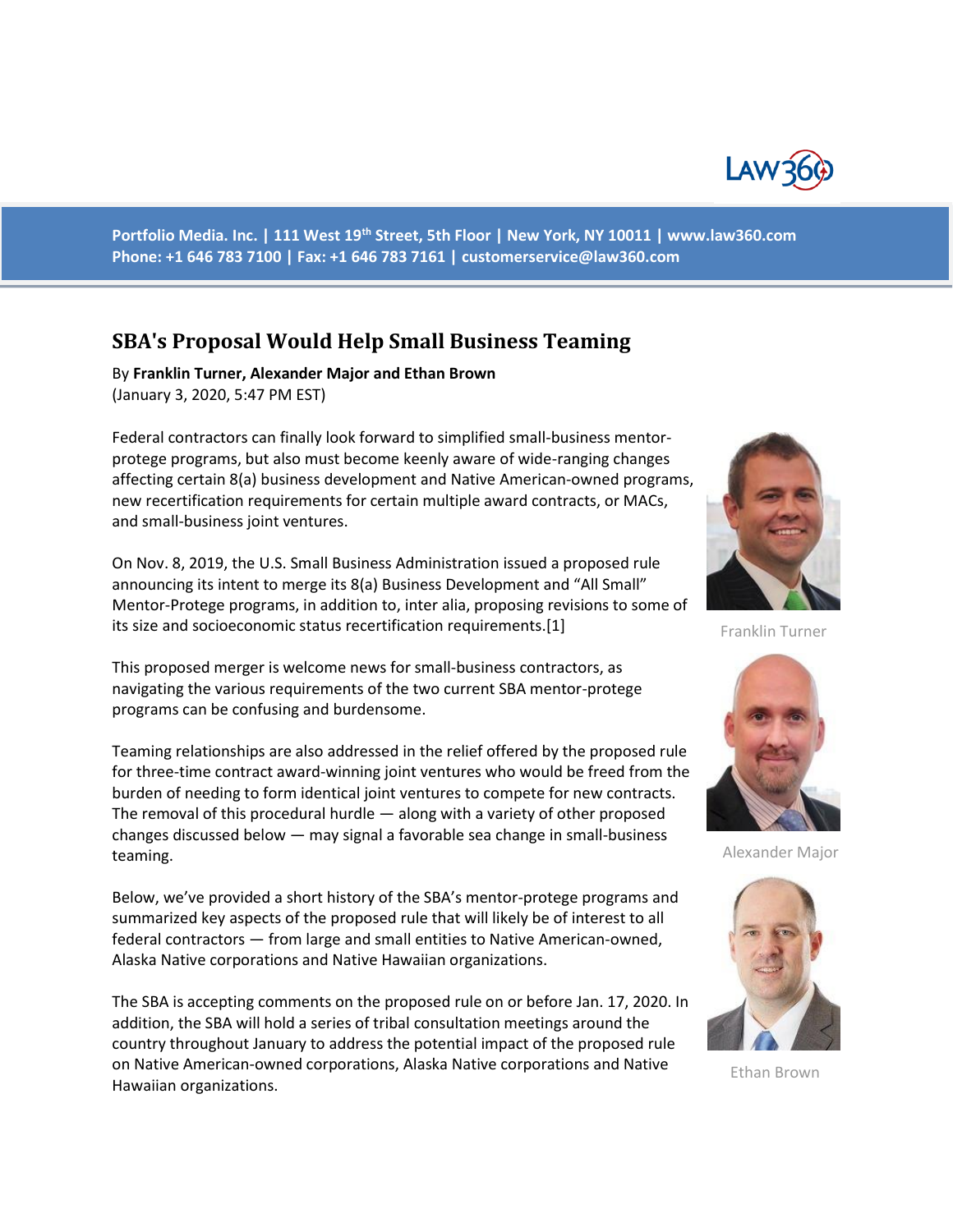#### **Changes to Mentor-Protege Relationships**

The highlight of the proposed rule for many is the welcome consolidation of the two existing mentor-protege programs into one. The older of the two programs, the 8(a) Mentor-Protege Program, was established in July 1998 with the stated purpose of utilizing mentors to assist in the development of 8(a) firms and to "improve [their] ability to successfully compete for contracts" by providing various forms of technical, management, or financial assistance."[2]

As the designation of this program implies, only a narrow subset of small-business contractors — i.e., those contractors who meet the SBA's 8(a) program eligibility requirements — are eligible to participate in the program. In light of the successes of the 8(a) Mentor-Protege Program, Congress passed subsequent legislation expanding the scope of this SBA program.

First, under the Small Business Jobs Act of 2010, the SBA was authorized to create new mentor-protege programs for women-owned small businesses, or WOSBs, service-disabled veteran-owned small businesses, or SDVOSBs, and historically underutilized business zone, or HUBZone, programs.

Second, under Section 1641 of the National Defense Authorization Act for FY 2013, Congress authorized the SBA to establish another mentor-protege program — similar in scope to the 8(a) program — for all small businesses. In response to these dual legislative mandates, the SBA decided to forego establishing separate mentor-protege programs for WOSBs, SDVOSBs and HUBZone programs, and instead opened its mentor-protege program to all small businesses, regardless of socioeconomic designation.[3]

Although separate programs, the 8(a) Mentor-Protege and All Small Mentor-Protege programs essentially share the same goals and member benefits. For example, the 8(a) mentor-protege relationship "[enhances] the capabilities of proteges and ... [improves] their ability to successfully compete for both government and commercial contracts."[4]

Similarly, "the All Small Mentor-Protege Program is designed to require approved mentors to aid protege firms so that they may enhance their capabilities, meet their business goals, and improve their ability to compete for contracts."[5]

Additionally, under both the 8(a) and All Small Mentor-Protege programs, mentors may (1) form joint ventures with proteges and bid on certain set-aside contracts, and (2) provide technical, management, financial, or contract performance assistance to proteges.[6]

These overlapping goals and benefits, and the resulting duplication, inefficiency and confusion in government and private industry serve as the impetus for the SBA's proposed rule.[7] By proposing to consolidate its two mentor-protege programs, the SBA hopes to "eliminate confusion regarding perceived differences between the two [mentor-protege] Programs, remove unnecessary duplication of functions within SBA, and establish one, unified staff to better coordinate and process mentor-protege applications."[8]

In pertinent part, the proposed rule revises the SBA's applicable rules to, in essence, merge the 8(a) Mentor-Protege Program into the All Small Business Mentor-Protege Program. In other words, the proposed rule seeks to revise the SBA's regulations to recognize that an 8(a) Mentor-Protege Program participant, similar to all other small businesses, may participate in the SBA's All-Small Mentor-Protege Program, thus facilitating the advancement and ease of the overarching mentor-protege purpose.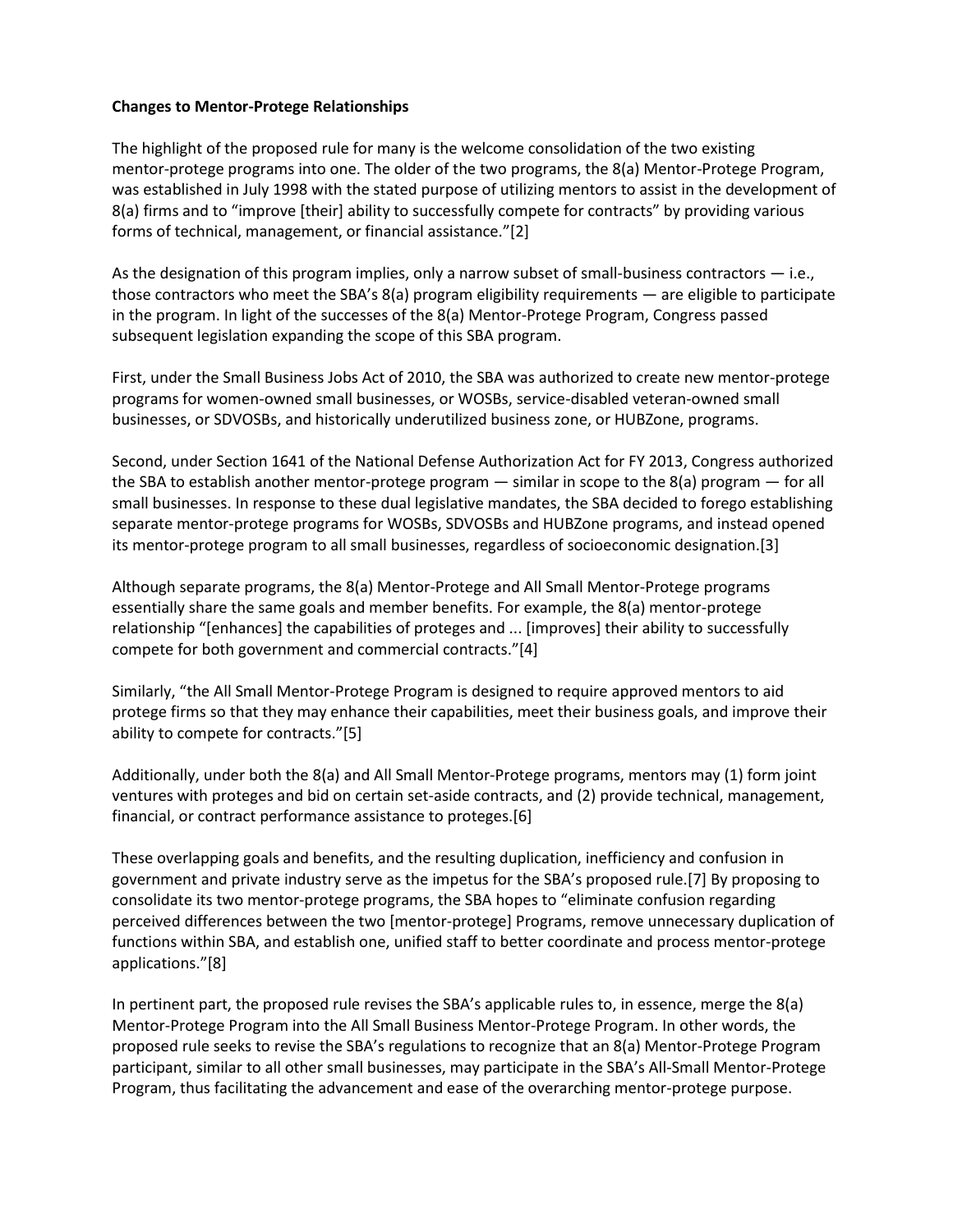## **Additional Highlights of the Proposed Regulatory Changes**

### *Clarifying the SBA's Position on Recertification for MACs*

Presently, size certifications at the order level for MACs are not required unless a contracting officer requests a recertification in connection with a specific order.

The proposed rule would require a small-business concern to submit a recertification or confirm its size and/or socioeconomic status for all set-aside orders under unrestricted MACs, except for orders or blanket purchase agreements issued under federal supply schedule contracts.

Further, the proposed rule would also require a small-business concern to either submit a recertification or confirm its socioeconomic status for all set-aside orders where the required socioeconomic status for the order differs from that of the set-aside MAC.

# *Reducing Burdens on 8(a) Participants and Applicants Owned and Controlled by American Indian Tribes, Alaska Native Corporations, Native Hawaiian Organizations and Community Development Corporations*

The SBA's proposed rule will also benefit tribes, Alaska Native corporations, Native Hawaiian organizations and community development corporations by:

- Eliminating the prior approval requirement for changes of ownership involving the addition or removal of a wholly-owned entity of the tribe/Alaska Native corporation/Native Hawaiian organization/community development corporation and the 8(a) participant;
- Reducing the number of rules associated with a tribe/Alaska Native organization/Native Hawaiian organization/community development corporation owning more than one 8(a) participant;
- Clarifying the admission requirements for how a tribally owned applicant to the 8(a) program demonstrates the potential for success, and
- Authorizing a process for an 8(a) participant to challenge an SBA-initiated change to its primary North American Industry Classification System, or NAICS, code.

#### *Loosening Regulations Regarding Joint Ventures*

The current version of Title 13 of the Code of Federal Regulations Section 121.103(h) generally limits joint ventures to receiving no more than three contract awards over a two-year period.

In order to "lessen the burden on small business, while preserving the SBA's belief that a joint venture is not intended to be an ongoing business entity," the proposed rule seeks to eliminate the three contract limit, but also to keep in place the two-year restriction on joint ventures. Thus, under the proposed rule, a joint venture may be awarded an unlimited number of contracts within the two-year life of the agreement.

#### *Eliminating SBA Prior Approval for 8(a) Mentor-Protege Joint Venture Awards*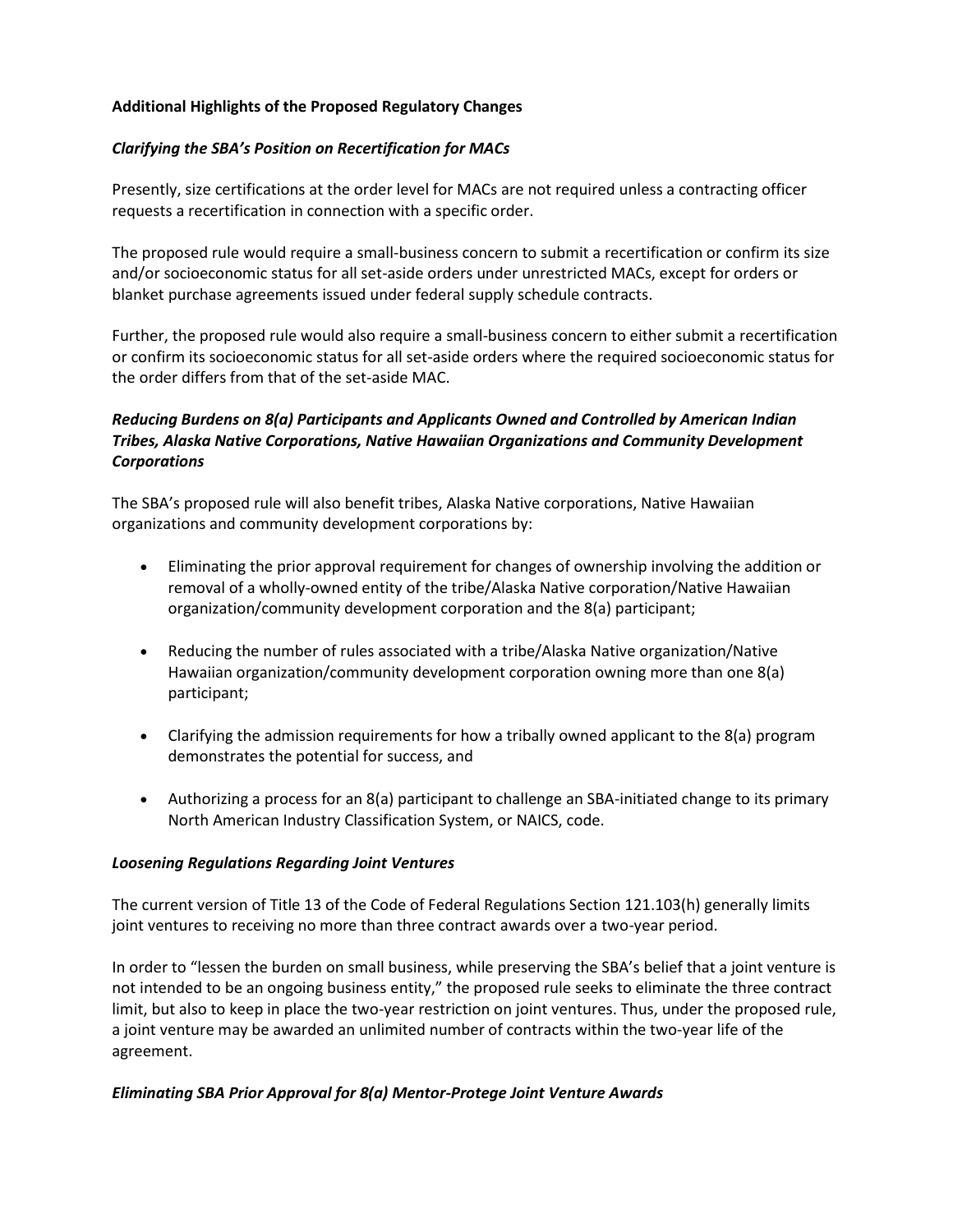The proposed rule also seeks to eliminate the current requirement under 13 C.F.R. Section 124.513(e) that requires SBA preapproval of a joint venture agreement prior to the award of an 8(a) contract to the joint venture.

In effecting this revision, the SBA seeks to "significantly lessen the burden imposed on 8(a) small business Participants," as 8(a) participants would, under the revised regulation, neither be required to submit additional paperwork to the SBA nor wait for SBA approval in order to seek competitive 8(a) awards.

This proposed change only applies to  $8(a)$  opportunities awarded through competitive procurements  $$ the SBA's prior approval will still be required for 8(a) sole source contract awards to 8(a) joint ventures.

## *Eliminating SBA Approval for Minor Changes in Ownership of 8(a) Participants*

In order to lessen the burden on 8(a) participants seeking minor changes in ownership, the SBA proposes to eliminate the need for prior SBA approval of ownership changes in situations where an owner holds less than a 20% interest in the concern both before and after the transaction.

This proposed revision expands the current requirement that only permits an 8(a) participant to change its ownership interest without SBA's prior approval where the previous owner held less than a 10% interest. In addition, the proposed rule eliminates the requirement for SBA approval in situations where the disadvantaged individual/entity controlling the 8(a) participant will increase their percentage of ownership interest as a result of the change.

# *Confirming That a NAICS Code for a Task Order Issued Under a MAC Reflects the Principal Purpose of the Task Order*

The proposed rule also confirms that specific NAICS codes and size standards must be an accurate reflection of the contracts and orders being awarded and performed. In particular, the proposed rule requires a contracting officer to assign a single NAICS code for each order issued against a MAC, and specifies that the NAICS code must be included in the underlying MAC and represent the principal purpose of the order.

This proposed revision aims to end unintended confusion over which regulations apply to contractors working under certain NAICS codes, such as when a MAC is assigned a NAICS code for supplies but a particular order under that MAC is almost entirely for services.

#### *Altering the Lifetime Limitation on the Number of Mentor-Protege Relationships*

The proposed rule also revises 13 C.F.R. Section 125.9(e)(6) so as to not count any mentor-protege relationship toward a firm's two permitted lifetime mentor-protege relationships in the event that the mentor-protege agreement is terminated within 18 months from the date SBA approved the agreement.

Although the SBA notes that it has "informally permitted a mentor-protege relationship not to count against the limit of two such relationships in total where the protege can demonstrate that it has not received any assistance from its mentor under the mentor-protege relationship," this proposed revision codifies the SBA's informal policy.

#### **Impact on Native American-Owned 8(a)s**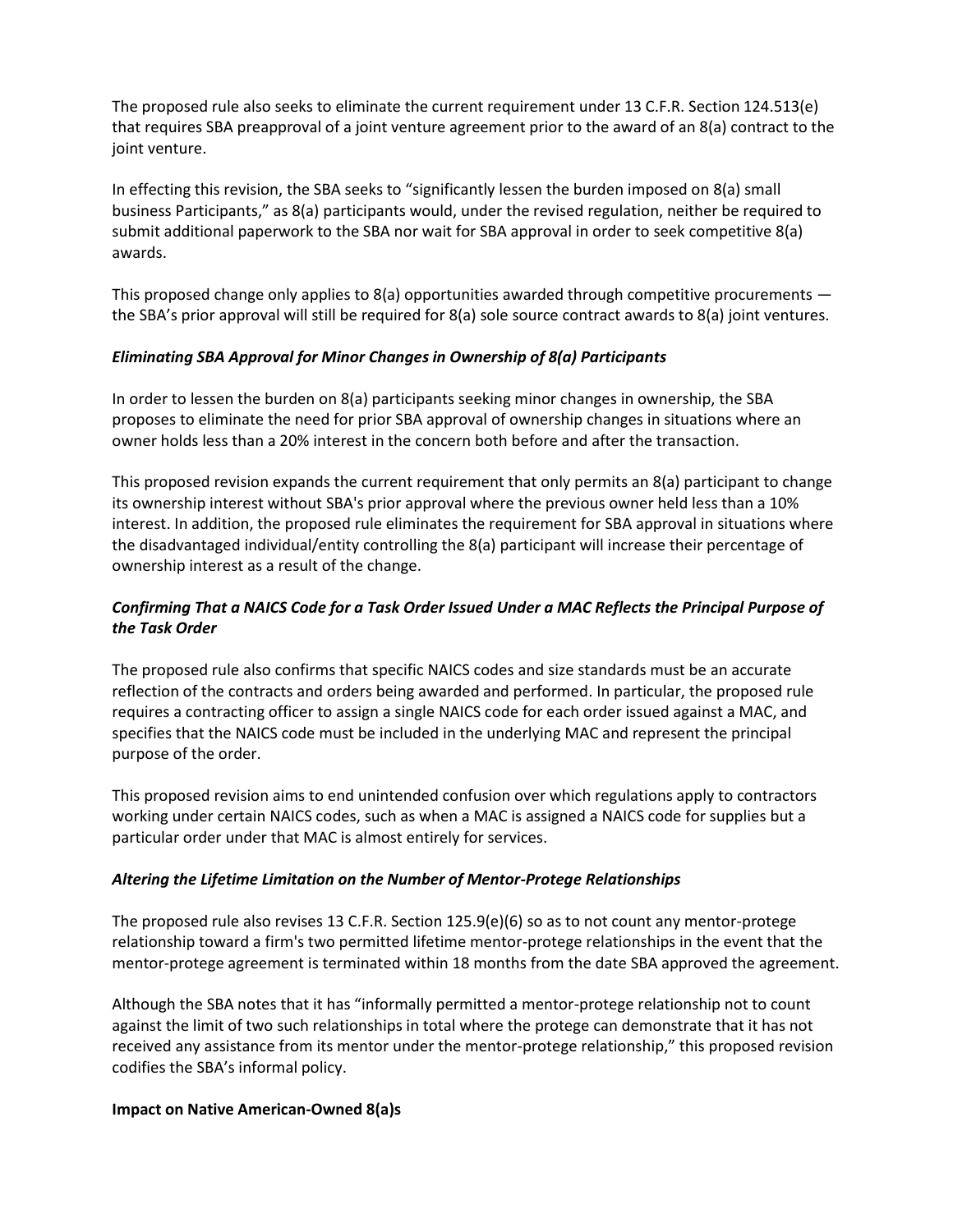In light of the significant changes in the proposed rule that will impact the Native Hawaiian organizations, Alaskan Native corporations, community development corporations and Native Americanowned companies, the SBA has also announced a series of tribal consultation meetings to address the proposed revisions across the country.[9]

With the meeting in Minneapolis recently passed, the upcoming meetings will be held:

- Wednesday, Jan. 8, 10 a.m. to 4 p.m. Alaska Standard Time, Anchorage, Alaska.
	- $\circ$  The preregistration deadline for this tribal consultation meeting was Jan. 2.
- Tuesday, Jan. 14, 10 a.m. to 2 p.m. MST, Albuquerque, New Mexico.
	- $\circ$  The preregistration deadline for this tribal consultation meeting is Jan. 7.
- Thursday, Jan. 16, 10 a.m. to 2 p.m. CST, Oklahoma City, Oklahoma.
	- $\circ$  The preregistration deadline for this tribal consultation meeting is Jan. 9.

Notably, the testimony presented at these tribal consultations will become part of the administrative record that SBA will consider before finalizing the proposed rule. If your company is interested in the contemplated changes discussed above, consider attending these sessions to better understand the effects should the proposed rule become final.

#### **Practical Guidance**

As noted above, the proposed rule includes sweeping changes that are designed to consolidate overlapping programs, streamline regulatory requirements and reduce confusion for contractors of all sizes. Accordingly, we recommend that small and large businesses carefully review their existing policies, plans and ongoing contractual efforts to determine the extent to which they can maximize the beneficial impact of the proposed rule if it is adopted without change.

Of course, as federal rulemaking is an iterative process, remember that the final rule may add, revise or eliminate certain sections of the proposed rule based on public comments and/or further consideration. Until the proposed rule is finalized, contractors should ensure that their policies and procedures remain compliant with all existing regulations.

*Franklin C. Turner and Alexander W. Major are partners, and Ethan M. Brown is an associate at McCarter & English LLP.*

*The opinions expressed are those of the author(s) and do not necessarily reflect the views of the firm, its clients, or Portfolio Media Inc., or any of its or their respective affiliates. This article is for general information purposes and is not intended to be and should not be taken as legal advice.*

[1] 84 Fed. Reg. 60846 (Nov. 8, 2019).

[2] 13 C.F.R. § 124.520(a); 84 Fed. Reg. 60846.